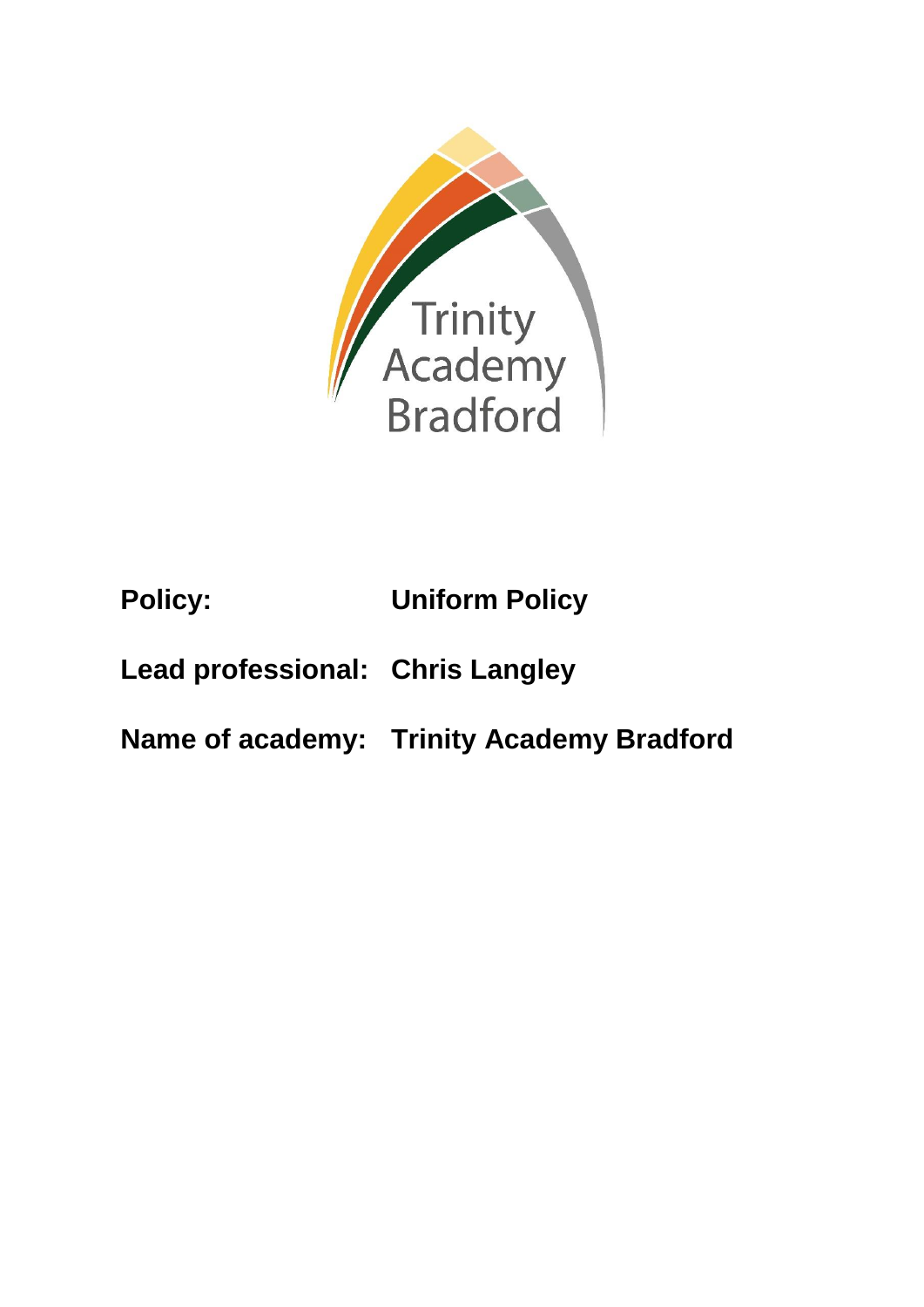#### 1. Introduction

- 1.1 The school promotes excellence in everything its students undertake. The uniform and appearance of our students will support the ethos of our school; providing the students with pride to be part of the school and enabling them to act as ambassadors for the school.
- 1.2 High standards of presentation are required at all times when wearing the school uniform. Whenever the school uniform is worn, it must be complete and not mixed with non-uniform clothing. This includes when travelling to and from the academy.

#### 2. Aims

- 2.1 To set out the school's guidelines for uniform.
- 2.2 To support the mission, vision and values of the Trust and its establishments.
- 3. Who is responsible for this policy?
	- 3.1 This policy only applies to Trinity Academy Bradford.
	- 3.2 The Trust has overall responsibility for the effective operation of this policy and for ensuring compliance with the relevant statutory or Trust framework. The Trust has delegated day to day responsibility for operating the policy to the Trust Central Team, Local Governing Body and Principal of Trinity Academy Bradford.
	- 3.3 The Local Governing Body and Senior Leadership Team at Trinity Academy Bradford has specific responsibility to ensure the fair application of this policy and all members of staff are responsible for supporting colleagues and ensuring its success.
- 4. Uniform Guide
	- 4.1 The items listed below are compulsory for all students from September 2021.
	- 4.2 A different dress code may be required for school events. Such variations for all nonuniform events will be clearly specified and communicated to parents and students.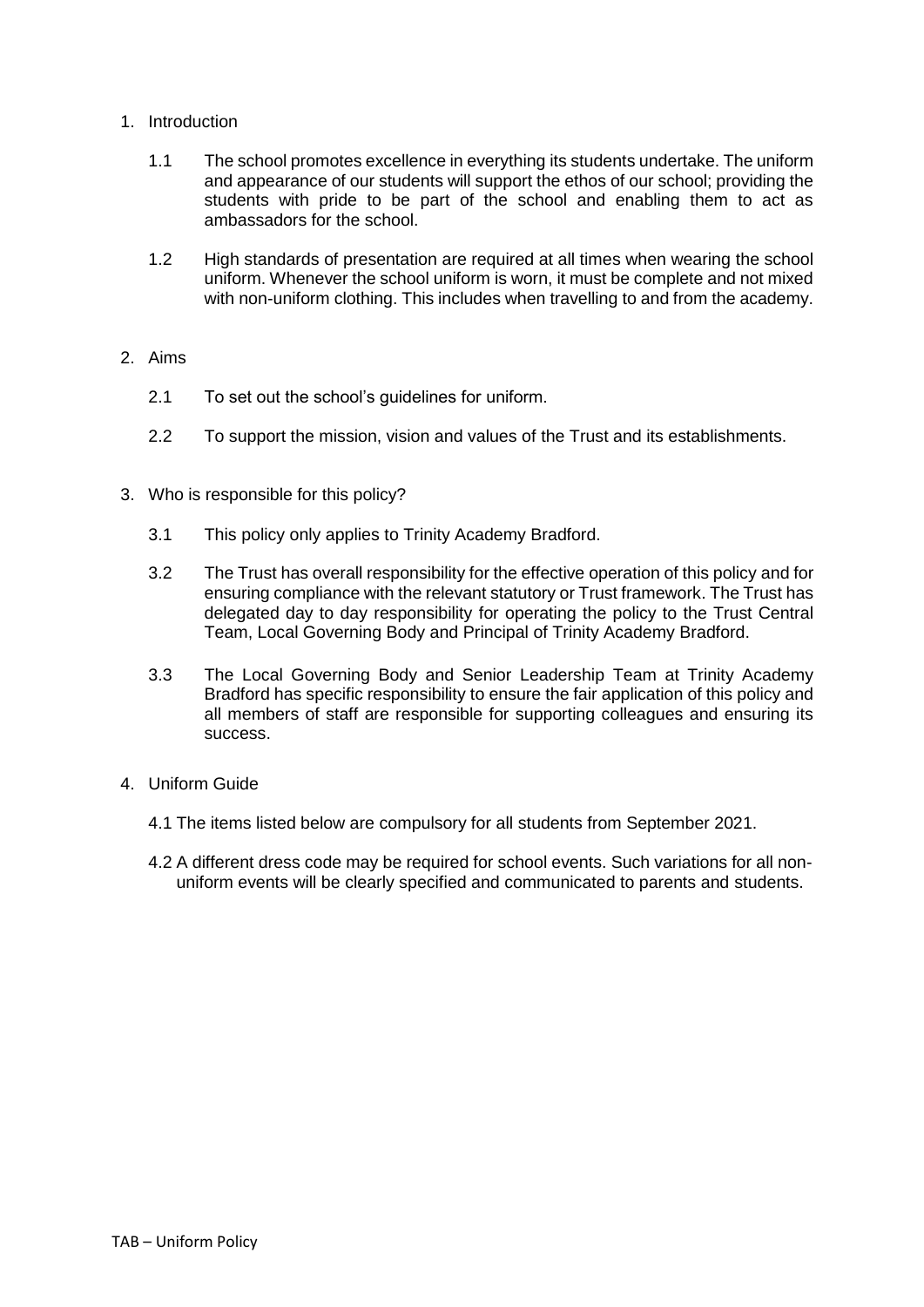| <b>Main Uniform</b>                                                                                                                                                                               | <b>Purchase From</b>                                    |
|---------------------------------------------------------------------------------------------------------------------------------------------------------------------------------------------------|---------------------------------------------------------|
| Grey blazer with embroidered logo                                                                                                                                                                 | The Uniform Shop, Halifax<br>The Uniform Shop, Bradford |
| Plain white blouse/shirt - to be worn under the school blazer. (long or<br>short sleeved)                                                                                                         | <b>Choice of Retailers</b>                              |
| Academy tie. Grey with orange stripe                                                                                                                                                              | The Uniform Shop, Halifax<br>The Uniform Shop, Bradford |
| Girls - Plain black school trousers (not tight, skinny fit, leggings,<br>cropped, chinos or jeans)<br><b>OR</b>                                                                                   | <b>Choice of retailers</b>                              |
| Trinity Academy Bradford branded knee length skirt with black tights                                                                                                                              | The Uniform Shop, Halifax<br>The Uniform Shop, Bradford |
| Boys - Plain black formal school trousers (not tight, skinny fit,<br>leggings, cropped, chinos or jeans)                                                                                          | <b>Choice of retailers</b>                              |
| Plain black socks or tights (must be worn at all times)                                                                                                                                           | <b>Choice of retailers</b>                              |
| Plain black flat leather (or leather look) shoes (no pumps, suede<br>footwear, no hybrid shoe, trainers or boots of any description. Shoes<br>must not have logos, buckles or any other feature). | <b>Choice of retailers</b>                              |
| If a belt is worn this must be plain black leather (or leather look)<br>without any decorative buckle. No other belt types are acceptable.                                                        | <b>Choice of retailers</b>                              |
| Outdoor coat. Should be a single subdued colour and plain material.                                                                                                                               | <b>Choice of retailers</b>                              |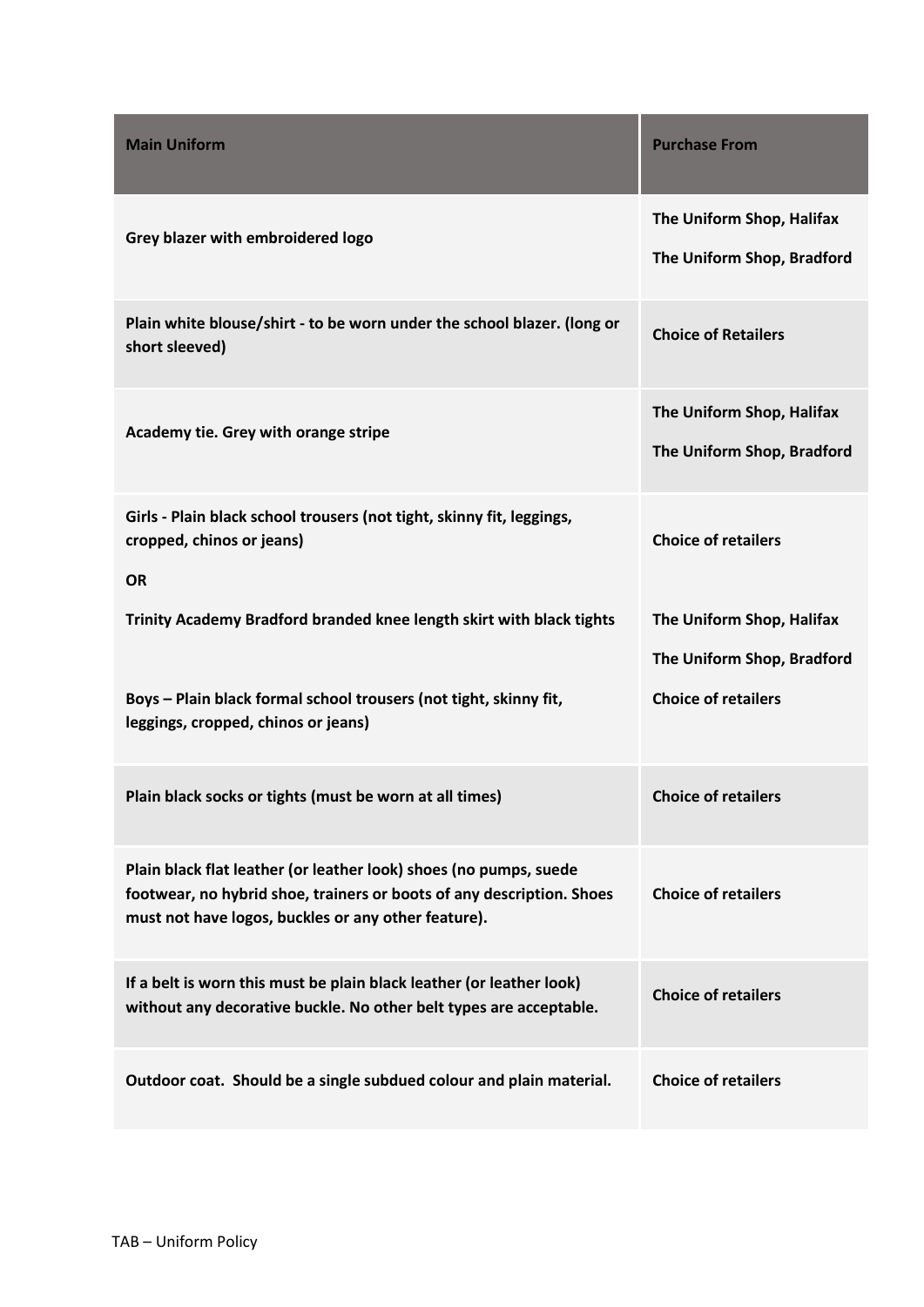#### **Footwear**

**The following are examples of acceptable footwear:**



**The following are examples of footwear that is NOT acceptable:**



If you are at all unsure – please contact your child's Form Tutor or Student Support Officer to check before you purchase them.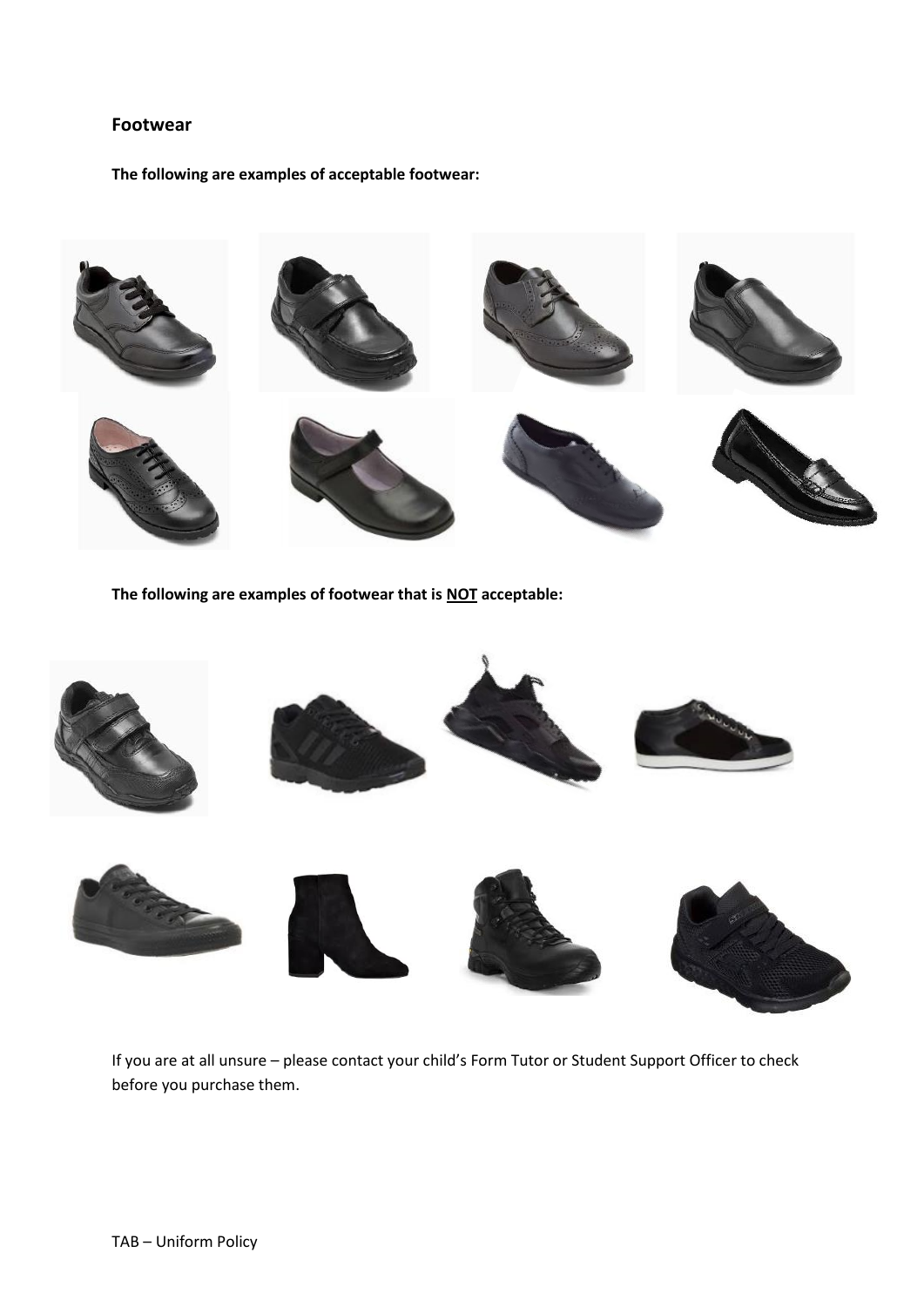### **PE Uniform**

| <b>Sports Kit</b>                                                                                                                                                                           | <b>Purchase From</b>                                                             |
|---------------------------------------------------------------------------------------------------------------------------------------------------------------------------------------------|----------------------------------------------------------------------------------|
| Academy polo shirt. Grey with orange piping/panel MUST have<br>academy logo                                                                                                                 | The Uniform Shop, Halifax<br>The Uniform Shop, Bradford                          |
| Plain Black PE shorts with or without the academy logo OR plain black<br>tracksuit bottoms with or without academy logo<br>OR plain black thick sports leggings (not thin fashion leggings) | The Uniform Shop,<br>Halifax/Bradford<br><b>OR</b><br><b>Choice of retailers</b> |
| Girls - Grey fleece MUST have academy logo<br>Boys - Reversible Rugby Shirt - Grey with orange panel MUST have<br>academy logo                                                              | The Uniform Shop, Halifax<br>The Uniform Shop, Bradford                          |
| Sports thermals may be worn but these need to be plain black<br>(optional)                                                                                                                  | <b>Choice of retailers</b>                                                       |
| Socks-Grey with orange stripe*<br>OR plain black socks.                                                                                                                                     | The Uniform Shop OR<br><b>Choice of retailers</b>                                |
| Appropriate sports trainers-no pumps (Vans, converse etc.)                                                                                                                                  | <b>Choice of retailers</b>                                                       |